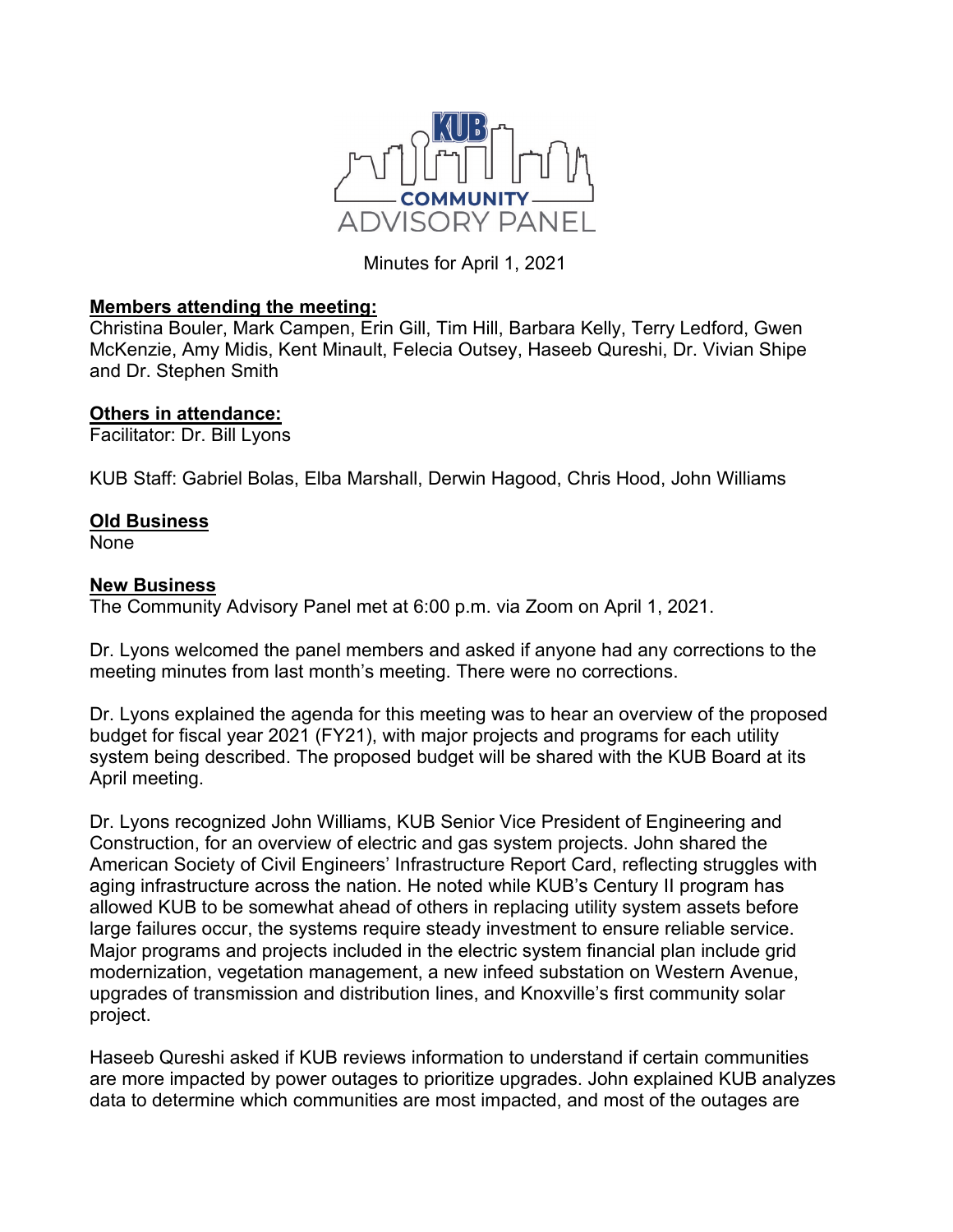caused by trees. KUB maintains a list of "worst-performing circuits" to prioritize work and improve service in these areas.

Kent Minault asked about the timeline for community solar. John explained KUB would like to have the project underway this summer after required approvals by TVA and the City of Knoxville.

John described priorities for the gas system. System growth has a significant impact on the gas system, as customer demand has increased. Regulatory compliance programs are also included in the financial plan, as well as large projects for gas system pipe replacement and relocation due to roadway projects.

Stephen Smith asked what KUB is doing to monitor gas system leaks and if KUB is doing any long-range planning for electrification and moving away from use of natural gas due to it being a fossil fuel. John described KUB's programs to actively identify and repair leaks. He acknowledged the discussions on electrification and noted KUB's role is to provide a choice for its customers and meet their needs for service whether it be with electricity or natural gas.

Gabe Bolas, KUB President and CEO, confirmed KUB measures gas leak amounts and reports those to the State of Tennessee annually. Mr. Bolas noted it is a very small amount of less than one percent of the total gas distributed. Mr. Bolas also noted KUB was one of the first utilities to voluntarily participate in the EPA Methane Challenge program.

Derwin Hagood, KUB Senior Vice President of Operations, shared an overview of the wastewater system financial plan. Derwin described the EPA Consent Decree ICD) requirements for the wastewater system, which have included major investments in both pipeline and plant upgrades. KUB will fulfill its final CD requirement with the completion of one remaining capital project at the Kuwahee plant. Derwin described the blockage abatement program, addition of storage tanks over time, and other initiatives that have resulted in a 70% reduction in sewer overflows since KUB's PACE 10 program began in response to the CD. Derwin discussed KUB's plans for pipe replacement and other system work to continue at a sustainable pace under the Century II program to ensure good performance and environmental stewardship after KUB finalizes CD work. Derwin noted this transition is expected to level out the wastewater budget rather than having cost spikes that have occurred through Consent Decree work.

Terry Ledford asked if KUB's wastewater rates will get any relief now that Consent Decree work is nearly complete. Derwin acknowledged the impact of CD requirements on the wastewater rates, and while it is not expected that future significant rate increases will occur, steady investment supported by rates will continue to be necessary to pay for the debt that helped fund Consent Decree work and to maintain the system properly.

Derwin shared an overview of the water system. Large programs and projects for the water system include leak detection and repair, pipe replacement, and the water system master plan that includes projects over many years to add resiliency for the drinking water